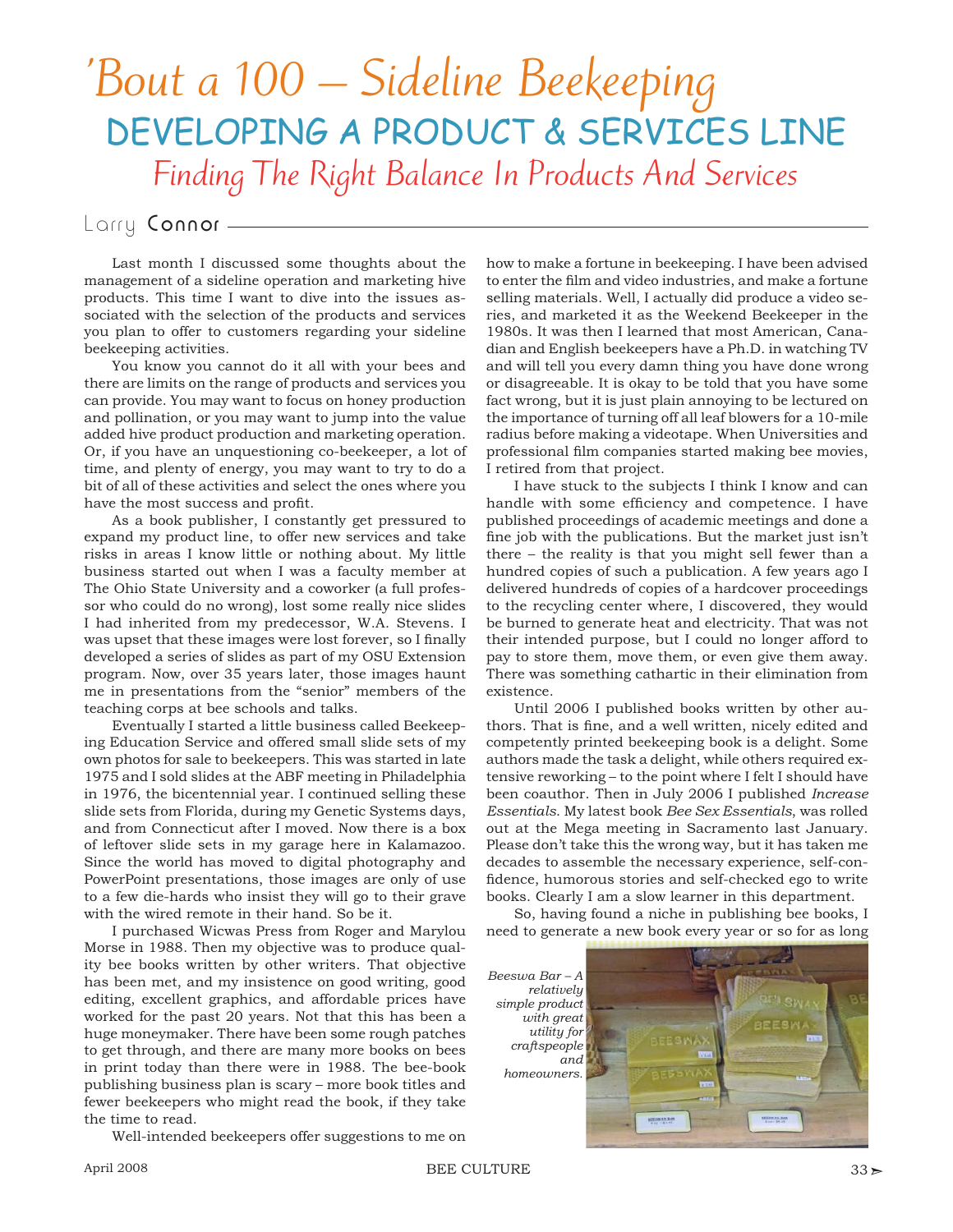as I live. My other retirement plan requires 52 friends who can care for me a week at a time. It would be fun to be able to do both. Some folks assume I am retired now. Remember, I am an actor in community theatre, and I can play many roles. Watch me play the retired guy. It's all an act. I have worked with beekeepers most of my life, it is highly unlikely I'll ever be able to retire!

#### **What to Make, What to Sell?**

As a hobby beekeeper myself, newly relocated to Kalamazoo, I debate with myself what product I might want to produce and sell for beekeepers. The image of presenting elaborate gift boxes to corporate executives with my honey, pollen, candles, soaps and creams, is a great mental image. But I don't have the interest to do that sort of product, and I know that 99.99% of you can do these and do a much nicer job at it. I mention this because I can suggest – anyone can suggest you do gift boxes or queens or sell educational programs to schools – but if you do not want to do it and feel you have little or no interest in the subject, move on to something else.

I've thought a lot about raising some improved bee stock, something that is gentle, productive, winter hardy, adapted to northern conditions along the 43rd parallel, and is totally and completely resistant to *Varroa* mites, all the brood diseases and lots of other problems. My problem is my level of acceptance for producing something. IF I were to raise breeder queens, I would want to do it right and produce a superior product. But the effort required do the selection and breeding is beyond what I can finance, and I don't see any huge grant and staff of trained associates to carry this program forward. True, I have serious thoughts about working with other beekeepers so they can do these things, but this is a pretty small part of any business I expect to generate during future years.

#### **Taking Inventory**

You are probably better off if you do an "assets and interest inventory" before you start any new scheme of any sort, but especially with bees and beekeeping. Your assets may be financial or they may be the information you know and experience you possess. The interests must be measured as a level of your dedication to a particular subject. I am both interested in and financially motivated to write and sell books and photographs. I do not have the finances or interest to make gift baskets, as much as I think they could make someone a huge amount of seasonal money in November/December. Finally, I have lots of interest in making mead, home brewed vinegar, and honey-beeswax soaps. But I want to do this for me, and for friends. I really don't have any illusions of being the next Bert's Bees, as much fun as that is to dream about. (Last November Bert's Bees was sold for \$913 million to Clorox).

My age is a factor. If I were 30 years younger and had a completely trustworthy partner, all this might be different. There is money to be made in almond pollination if you have the right combination of contacts, luck and experience. And you are willing to work very hard to fight the many challenges facing many beekeepers in today's world. Unfortunately, if I have to spend \$70-80 per colony per year to move them into and out of almonds, and into and out of a peak nectar forage area or feed them heavily, it might be just as easy and much less risky to stay home and play with two colonies and get an exciting job like greeting folks as they walk into Wal-Mart. I suspect the latter option keeps a lot of bees on the road.

Of course not all sideline operators will consider sending their bees to almonds. Instead they will find a suitable endeavor in their own area to keep bees and to make money from them. I suppose some sideliners may elect to loose money with their beekeeping every year – perhaps to provide essential pollination services for wildlife in their area.

#### **Some Questions to Ask Yourself?**

What do you enjoy doing? Are your happy working in the woodshop making bee boxes or do you find that a chore? Are you at peace with the world when you are making up new colonies (for increase or for sale) or do you find it is stressful or do you lack confidence in what you are doing? Are value added products – from creamed honey to beeswax soap – something you enjoy making or do you find it tedious and difficult to sell? Are you a salesperson? Do you like working with honey customers or do you get someone else to wait on them? Do you have a neat and attractive sales area or do you have a corner in the kitchen filled with cardboard boxes with honey jars stuck inside?

You get the idea. Ask those tough questions of yourself and your partner, if you have one. If you contemplate developing a sideline business with someone else, you both better sit down and deal with these issues together, and in advance. Here is a list of potential products (certainly not all inclusive) for you to consider:

### **Products and Services**

**Honey wholesale** – Offhand I cannot see the profit in a sideline beekeeper producing honey in drums and



*Highly attractive candle display at Tracy Hunter's sales area outside Indianapolis, Indiana.*



*Wax products attract dust and dirt, plastic wrap may mark the wax. Tracy Hunter keeps all molded candle products in a drawer system mounted inside a cabinet. I like the fact that this gives his staff a quick inventory check.*